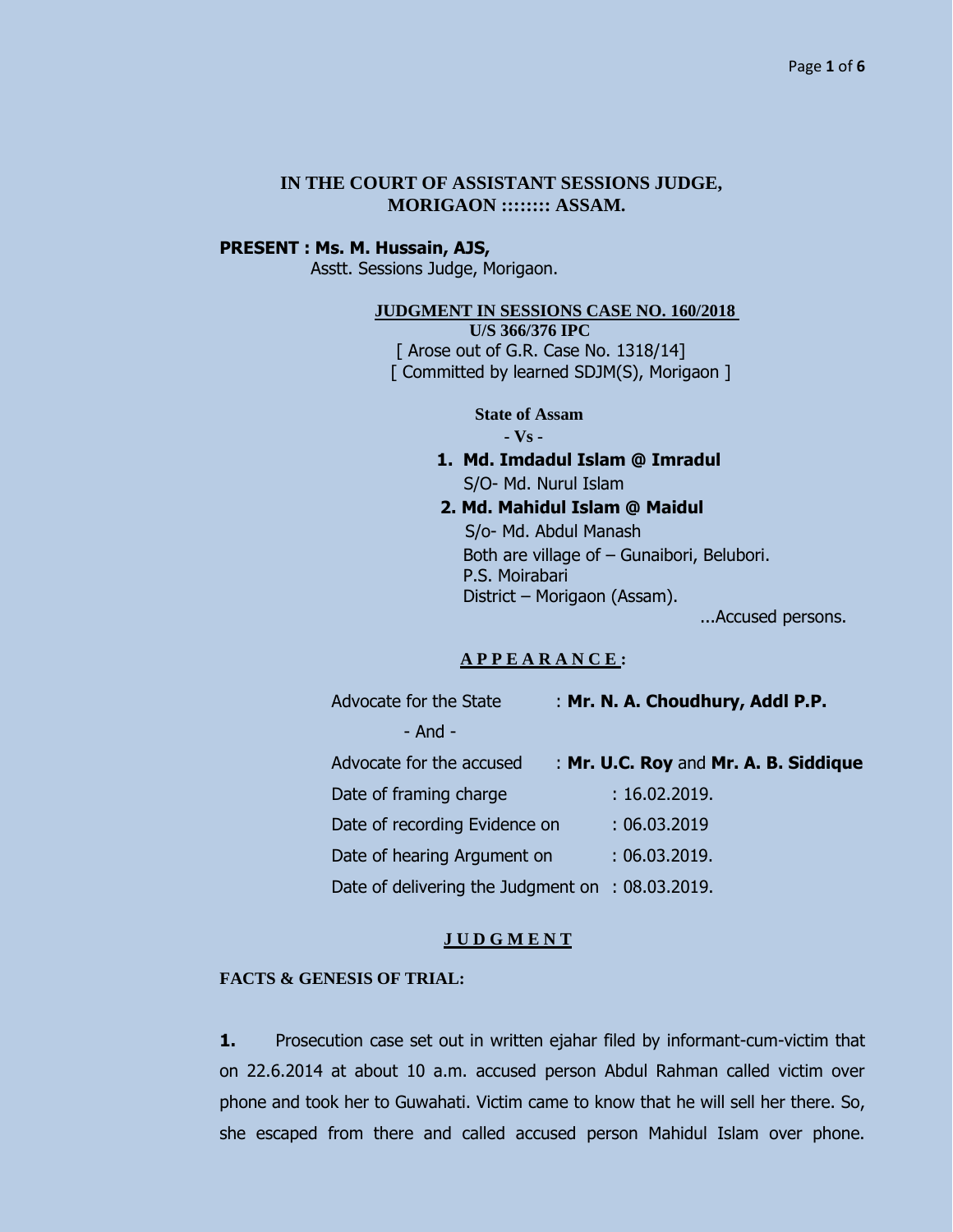Accused person Mahidul Islam with assurance to bring home, took her to an unknown school and raped her at about 9.00 p.m. Hence, this case.

**2.** On the basis of said ejahar Laharighat P.S. registered the same as Laharighat P.S. Case No. 197/14 U/S 366A/372/34 IPC and started investigation. On completion of investigation, the I/O submitted charge-sheet against accused Md. Imdadul Islam @ Imradul, Md. Mahidul Islam @ Maidul and Abdul Rahman **U/S 366/376/34** of IPC, to stand up trial for said offence.

**3.** The case being exclusively triable by Hon'ble Court of Sessions, was committed by learned SDJM(S), Morigaon after complying with the provision of Section-207 Cr.PC as per mandate of Section-209 Cr.PC. as against accused persons namely Md. Imdadul Islam @ Imradul and Md. Mahidul Islam @ Maidul. Upon committal of the case, Hon'ble Sessions Judge, was pleased to make over the case to this Court for trial and disposal.

**4.** As per direction accused persons Md. Imdadul Islam @ Imradul and Md. Mahidul Islam @ Maidul appeared before this Court.

**5.** Learned Addl. PP Mr. N.A. Choudhury opened up the case by describing the charges brought against the accused person and also stated by what evidence they proposed to prove the guilt. Heard both sides on point of charge. On consideration of materials placed, that is, the case record, case diary etc, learned Court opined that there is ground for presuming that accused persons Md. Imdadul Islam @ Imradul committed offences **U/S 366 IPC** and Md. Mahidul Islam @ Maidul committed offences **U/S 376 IPC.** Accordingly formal charges framed in writing. Charges explained to accused person, to which they pleaded not guilty and claimed for trial.

**6.** The prosecution during the course of trial, examined 3 (three) witness. After closure of the prosecution evidence, at the instance of prosecution, the accused persons have been examined U/S 313 Cr.PC. The defence case is of total denial of the prosecution allegation. The accused persons expressed reluctance to adduce defence evidence.

**7.** I have heard **Mr. N. A. Choudhury**, learned Addl. P.P. and **Mr. U.C. Roy** and **Mr. A. B. Siddique** learned counsel for the accused persons. Also carefully perused the materials on record.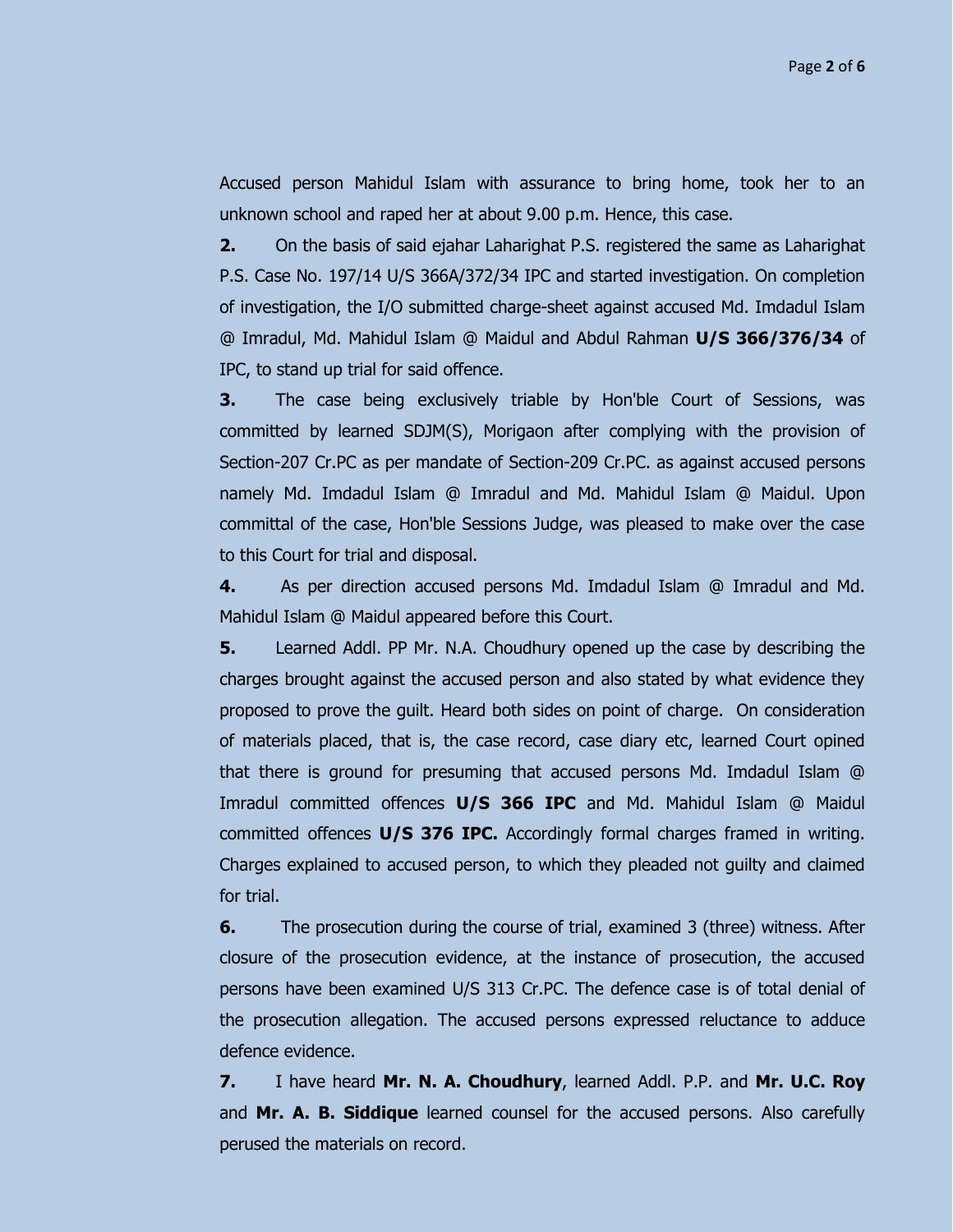#### **POINT FOR DETERMINATION :**

i. Whether accused person Md. Imdadul Islam @ Imradul, on **22.06.2014** at about **10.00 a.m.** kidnapped or abducted the informant-cum-victim with intent that she may be compelled to marry with him or in order that she may be forced (seduced) to illicit intercourse or knowing it likely that she will be forced (seduced) to illicit intercourse. Whether accused person has thereby committed an offence punishable **-**

# **U/S 366 IPC ?**

ii. Whether accused person Md. Mahidul Islam kidnapping victim, committed rape on her and thereby committed an offence punishable - **U/S 376 IPC ?**

### **THE DECISION & THE REASONS THEREOF :**

**8. P.W-1,** Victim (name with held) deposed in her evidence that about 5 years ago she was in love with accused Imdadul. Accused person called her to Laharighat and she came but accused person did not come as per stipulation. But she met his friend Abdul Rahman who picked her to Guwahati but fled away. So, she returned to Jagiroad. She deposed that she called Mohidul and he picked her up from Jagiroad to her residence. She deposed that she in grudge filed this case. She identified Exhibit-1, her ejahar and Exhibit-1(1) her signature. She also identified Exhibit-2 her statement before learned magistrate and Exhibit-2(1),  $2(2)$ , her signatures. At that time she was about 18 years of age. In cross examination she deposed that ejahar was written by someone for her and she pleaded ignorance about its contents. She deposed that she accompanied both the accused persons to Guwahati and to Jagiroad willingly and that neither of the accused persons committed rape on her. She deposed before learned magistrate as per dictated of her family members she testified. Both the accused persons are innocent.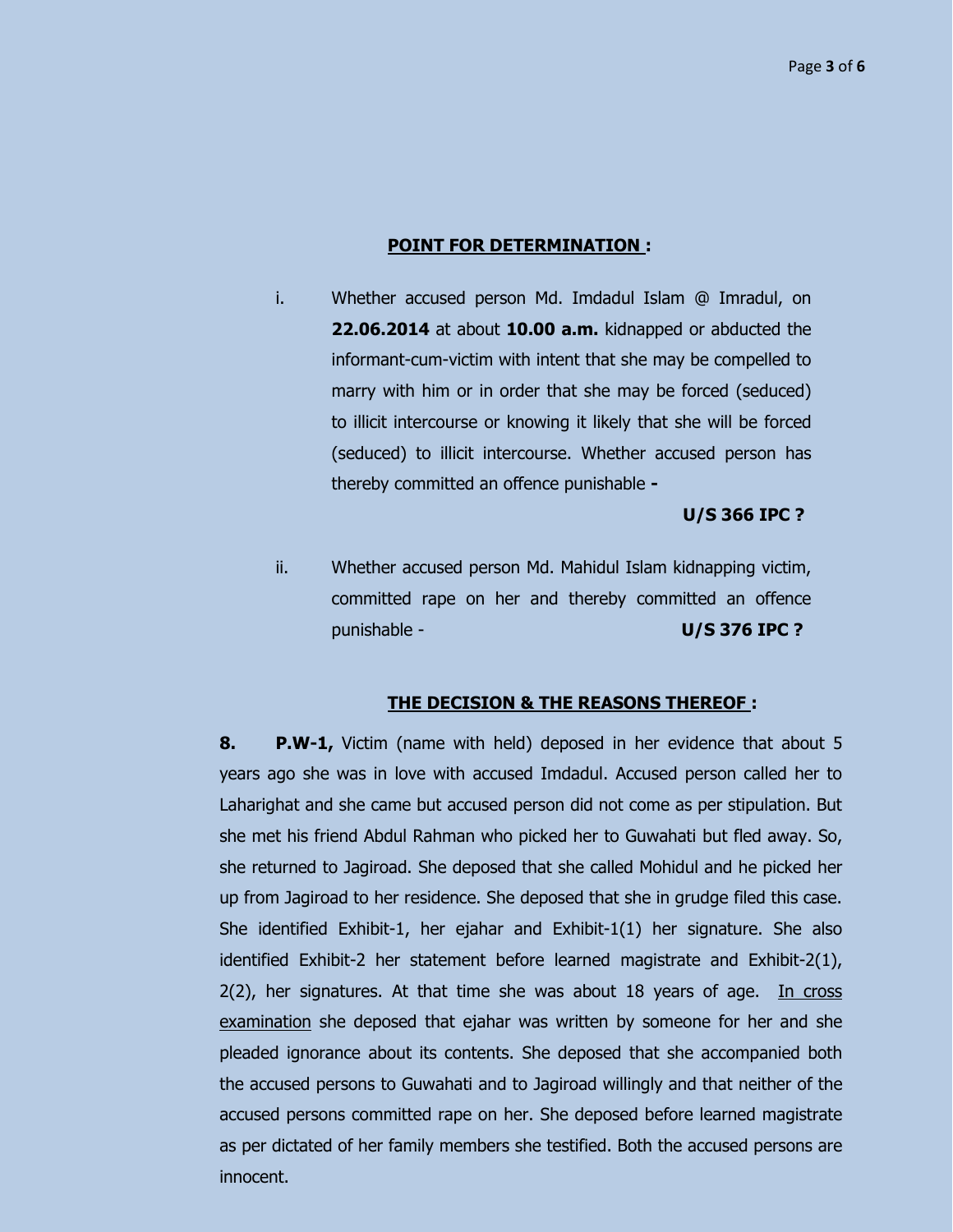**9. P.W-2,** Abdul Khaleque deposed in his evidence that about 5/6 months ago he was absent at home. On my returning he failed to trace out his daughter. After 3 days victim was recovered. On asking victim did not reply to his questions. His cross examination was declined.

**10. P.W-3,** Jarina Khatun deposed in her evidence that she does not know any of the accused persons. About 2/3 years ago victim went out for sojourn and went back after 3 days. She kept mum, on asking, where she spent these three days. Her cross examination was declined.

**11.** Section – **366 IPC**, it appears that there are four essential ingredients to constitute the offence :-

- i) Accused must have kidnapped or abducted victim;
- ii) She must be a woman ;
- iii) She must be induced or forced by the accused person to have illicit intercourse or to do any act, knowing it to be likely that she will be forced or seduced to illicit intercourse.
- iv) Inducement may be by criminal intimidation, abuse of authority or by other means ;

The word "inducement" even though not defined under the Code, it is the basic requirement of the law **U/S 366 IPC**. As per "Oxford Advanced Learner's Dictionary" the word 'induce' and' inducement' means as under.

' Induce ' - to persuade or influence somebody to do something.

"Inducement ' - a thing that persuades somebody to do something.

As per literal meaning ' inducement ' is an act or process of enticing or persuading another person to take a certain course of action. Inducement may amount to bargain or allurement in given facts and circumstances.

**12.** From bare perusal of Section-**376 IPC,** it appears that the offence of rape in its simplest terms is a ravishment of a woman without her consent, by force, fear or fraud, rape is the offence when a man had carnal knowledge of a woman by force against her will.

**14.** It appears there are two different versions in testimonies of victim under oath, while deposing evidence and while deposing statement before magistrate. It appears per-se her evidence that her statement u/s 164 Cr.P.C. is not voluntary but tutored one. In cross examination victim deposed that accused persons did not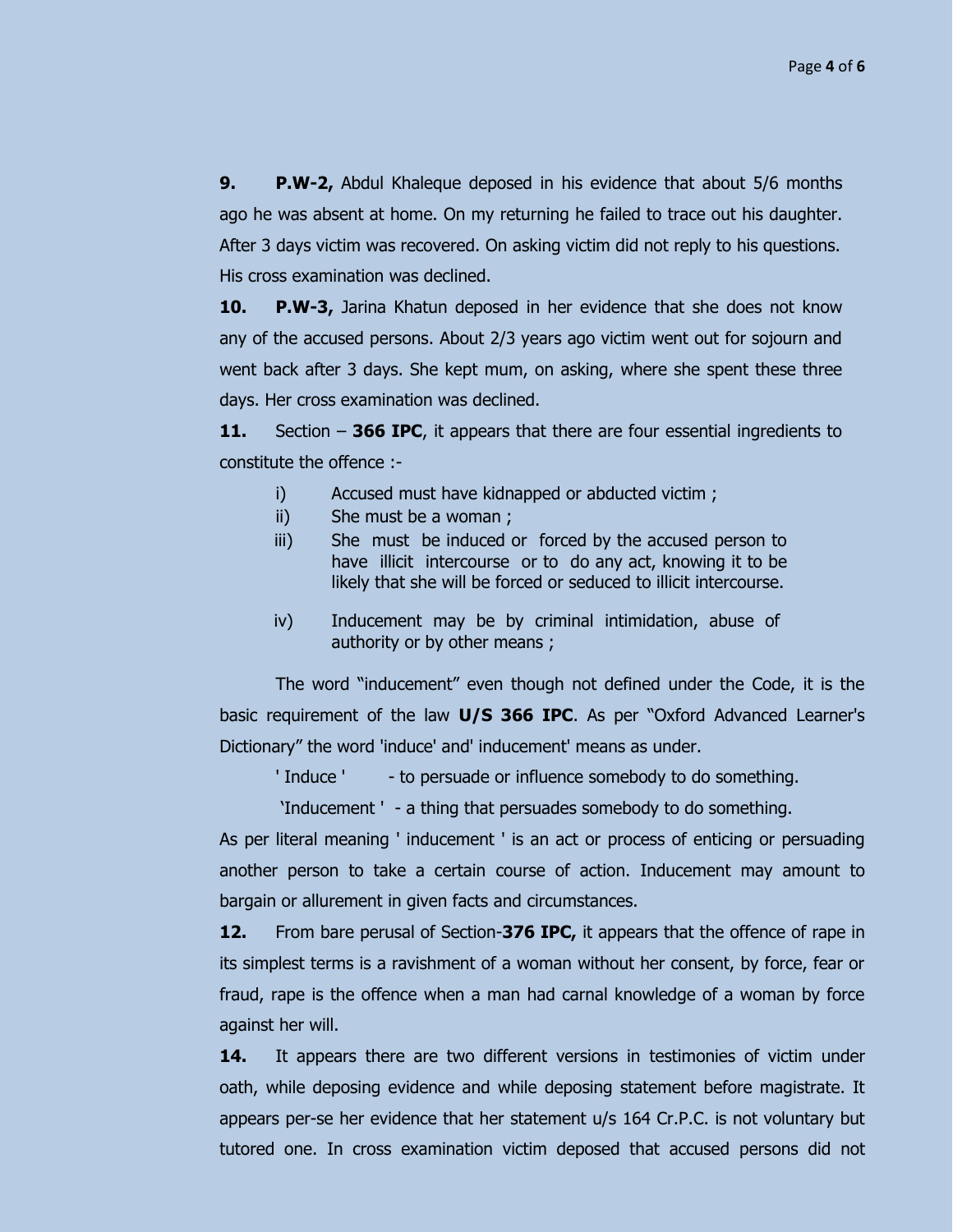commit rape on her and she accompanied both the accused persons to Guwahati and to Jagiroad willingly. So, there is total absence of inducement by Imdadul Islam. The root cause of filing this case, as appears, is grudge, which is prevalent between parties inter-se. P.W-2 and P.W-3 did not support P.W-1. Be that, as it may, even if we consider entire evidence in case record, it appears prosecution failed to prove the offence u/s 376 IPC. Victim gave direct clean chit to accused persons. There is also total dearth of evidence u/s 366 IPC as against accused persons.

**15.** From the above discussion and the analysis of evidence on record it goes on to show that prosecution has failed to prove the case **U/S 366 IPC** against the accused person Imdadul Islam and u/s 376 IPC as against Mahidul Islam beyond all reasonable doubt.

### **RESULT / O R D E R**

Accused person Md. Imdadul Islam @ Imradul stands acquitted **U/S 366 IPC** and Md. Mahidul Islam @ Maidul stands acquitted **U/S 376 IPC.**

Their bail bond stands extended to six months w.e.f today.

Let the record of G.R.Case No. 1318/14, be sent back along with a copy of this judgment and order.

Judgment pronounced in open Court and given under my hand and seal of this Court on 08<sup>th</sup> day of March, 2019, at Morigaon.

Typed to my dictation and corrected by me.

Asstt. Sessions Judge, Morigaon.

Asstt. Sessions Judge, Morigaon.

Typed by : I. Majid Computer Typist